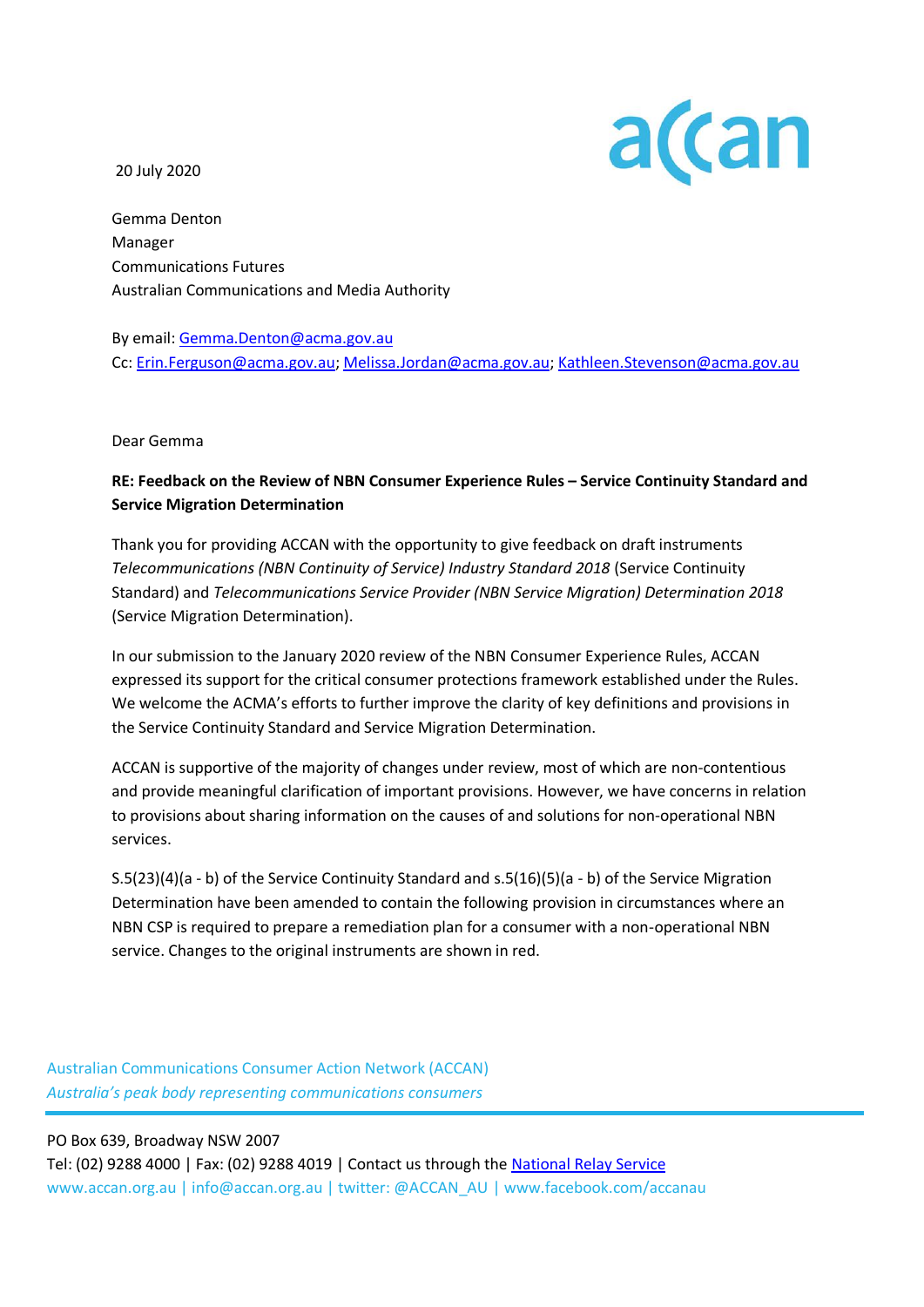A plan mentioned in subsection [1 or 2] must contain the following minimum requirements:

(a) if a consumer requests information about the cause of the problem with the NBN service – a diagnosis of the issue that has caused the NBN service to be not operational;

(b) if a consumer requests information about how the issue will be remediated – the steps required to remediate the issue and establish an operational NBN service;

ACCAN questions the need for the removal of NBN CSPs' obligation to provide information outlined in (a - b) in all applicable circumstances. It is ACCAN's view that all consumers in circumstances outlined in s.5(23) of the Service Continuity Standard or in s.5(16) of the Service Migration Determination must be provided with information about the cause of their NBN connection problem, and how this problem will be remediated. This information should be provided with an appropriate level of detail and communicated by the NBN CSP in plain language, as is required under the Telecommunications Consumer Protections Code.<sup>1</sup>

There are a number of reasons why the onus for sharing information about NBN service faults and proposed remediation should lie with CSPs in all circumstances, and these are detailed below.

## **Consumers may not anticipate the right questions to ask**

Consumers cannot be expected to anticipate the right questions to ask in order to find out essential information about NBN service issues. Resolving telecommunications problems can be extremely stressful, frustrating and confusing for consumers, especially if the problem is persistent and has involved multiple contacts with their provider. This may impact their ability to respond to and interrogate the CSP at point of contact. In ACCAN's view, if a consumer is confused about a connection issue, it is more commonly because the CSP has provided unclear or conflicting information at different times, rather than the technical nature of the information.

### **Consumers may need to verify information provided by NBN CSPs**

It takes an average of 2.6 contacts for a consumer to resolve an issue with their provider.<sup>2</sup> In circumstances where the consumer has raised an NBN service issue across multiple contacts, current provisions in the Standard and Determination allow them to verify the consistency of information the CSP has given across those contacts. For example, if a CSP's technician informs the consumer that a service is non-operational for one reason, but at a later date the consumer is given another explanation, the consumer is able to ascertain there is an inconsistency in how the problem has been understood by the CSP, and the consumer can seek clarity on this.

### **Consumers may need to recall information during dispute resolution**

It is important that the CSP provides as much information as possible about the nature of an NBN connection issue, and its plan for remediation. Should the issue escalate to internal or external

 $1$  TCP Code 3.1.1: A Supplier must communicate with Consumers in plain language.

<sup>2</sup> ACCAN 2020, *Can You Hear Me? Ranking the customer service of Australia's phone and internet companies*, [https://accan.org.au/our-work/research/1523-can-you-hear-me-ranking-the-customer-service-of-australia-s](https://accan.org.au/our-work/research/1523-can-you-hear-me-ranking-the-customer-service-of-australia-s-phone-and-internet-companies)[phone-and-internet-companies](https://accan.org.au/our-work/research/1523-can-you-hear-me-ranking-the-customer-service-of-australia-s-phone-and-internet-companies)